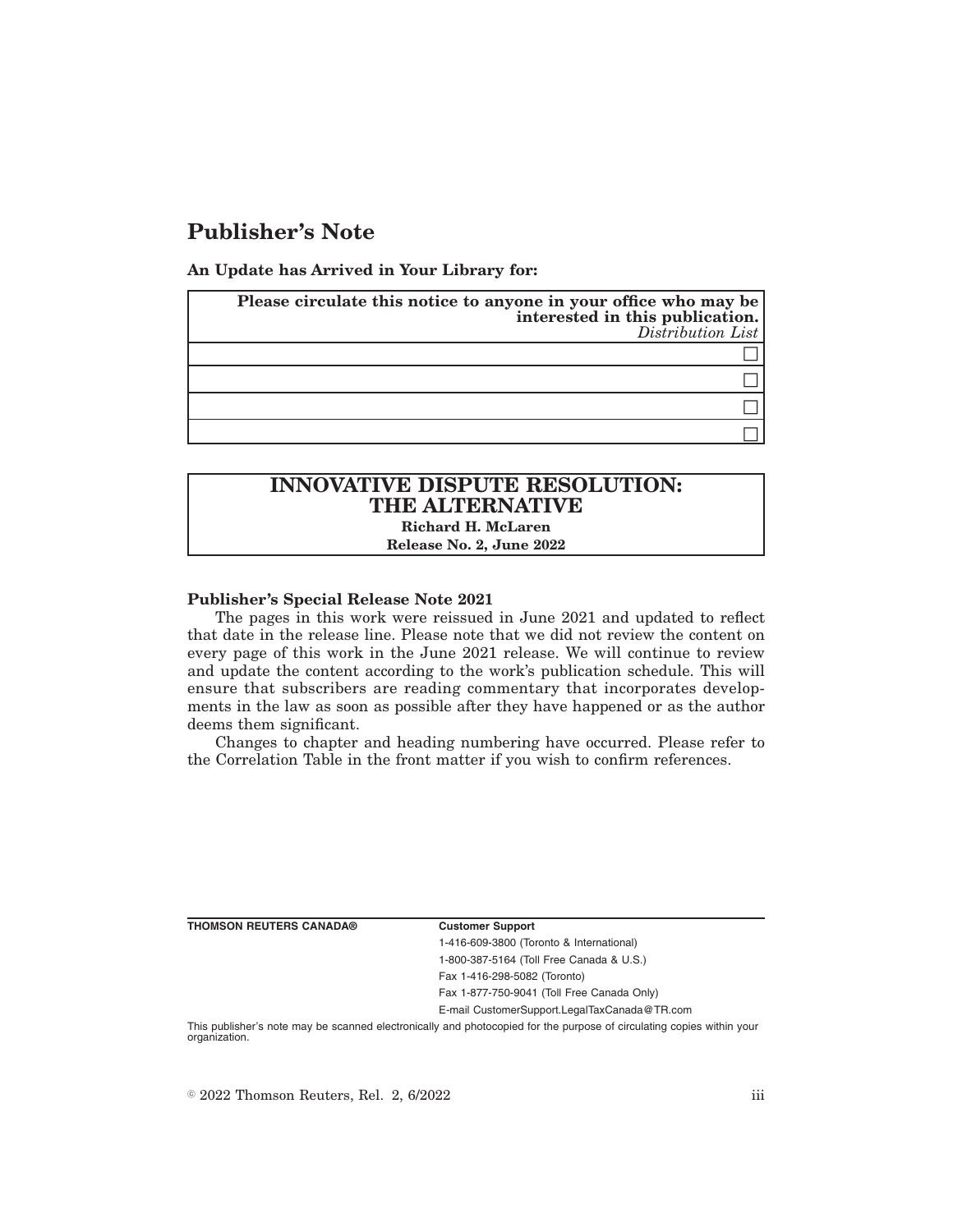This comprehensive work offers a thorough analysis of available alternative dispute resolution techniques, including mediation, arbitration, fact-finding, mini-trial and private court. Extensive case histories illustrate practical applications of resolution techniques in actual fact situations and practical precedents to provide guidance on how best to structure and manage ADR agreements. Also included are techniques and tips on the selection of experts, timing considerations, the role of lawyers and the dispute resolution process itself.

#### **What's New in this Update:**

This release features valuable case and commentary updates to Chapter 6 (Arbitration) and Chapter 9 (International Commercial Arbitration).

# **Highlights**

**Arbitration — The Technique — The Process — Appeals and Judicial Review —** In *Escape 101 Ventures Inc. v. March of Dimes Canada*, the British Columbia Court of Appeal ("BCCA") held that a party seeking leave to appeal an arbitrator's decision based on contractual interpretation must do two things. First, it must be able to point to an extricable error of law in the arbitrator's decision. An extricable error of law can arise where the arbitrator uses an incorrect legal principle, fails to consider an element of a legal test, fails to consider a relevant factor, or has forgotten, ignored, or misconceived evidence. Second, the party seeking leave must show that the extricable error of law materially affected the result of the arbitration. In *Escape Ventures*, the BCCA granted leave to appeal an arbitrator's decision based on contractual interpretation pursuant to s. 59 of the British Columbia *Arbitration Act*. The court found that the arbitrator made an extricable error of law by potentially misconceiving evidence. Specifically, the court found that the arbitrator may have overlooked the existence of evidence on one issue in a way that materially affected his conclusions on the interpretation of a contractual provision. *Escape 101 Ventures Inc. v. March of Dimes Canada*, 2021 BCCA 313, 2021 CarswellBC 2530, 57 B.C.L.R. (6th) 105 (B.C. C.A.).

**International Commercial Arbitration — The Technique — The Process — Enforcement of the Award — Worldwide Anti-Suit Injunctions — Enforceability of Arbitration —** In *UAU v. HVB*, the English Commercial Court granted an anti-suit injunction to restrain further court proceedings. The court is granted this power under s. 37 of the *Senior Courts Act 1981* and may order an injunction if the applicant establishes that there is a) an existing arbitration agreement governing the dispute, b) proceedings have been commenced in breach of said agreement, c) the court has jurisdiction over the parties, d) the court has sufficient interest in the proceedings, e) there is an identified appropriate ground for obtaining relief and f) it is appropriate to grant the injunction as a matter of discretion. An additional consideration is that the application must be brought by the applicant promptly and well in advance of the targeted proceedings. In this case, the dispute between UAU (applicant) and HVB (defendant) was regarding the parties' involvement in a foreign oil and gas field. The parties had previously entered into an arbitration agreement